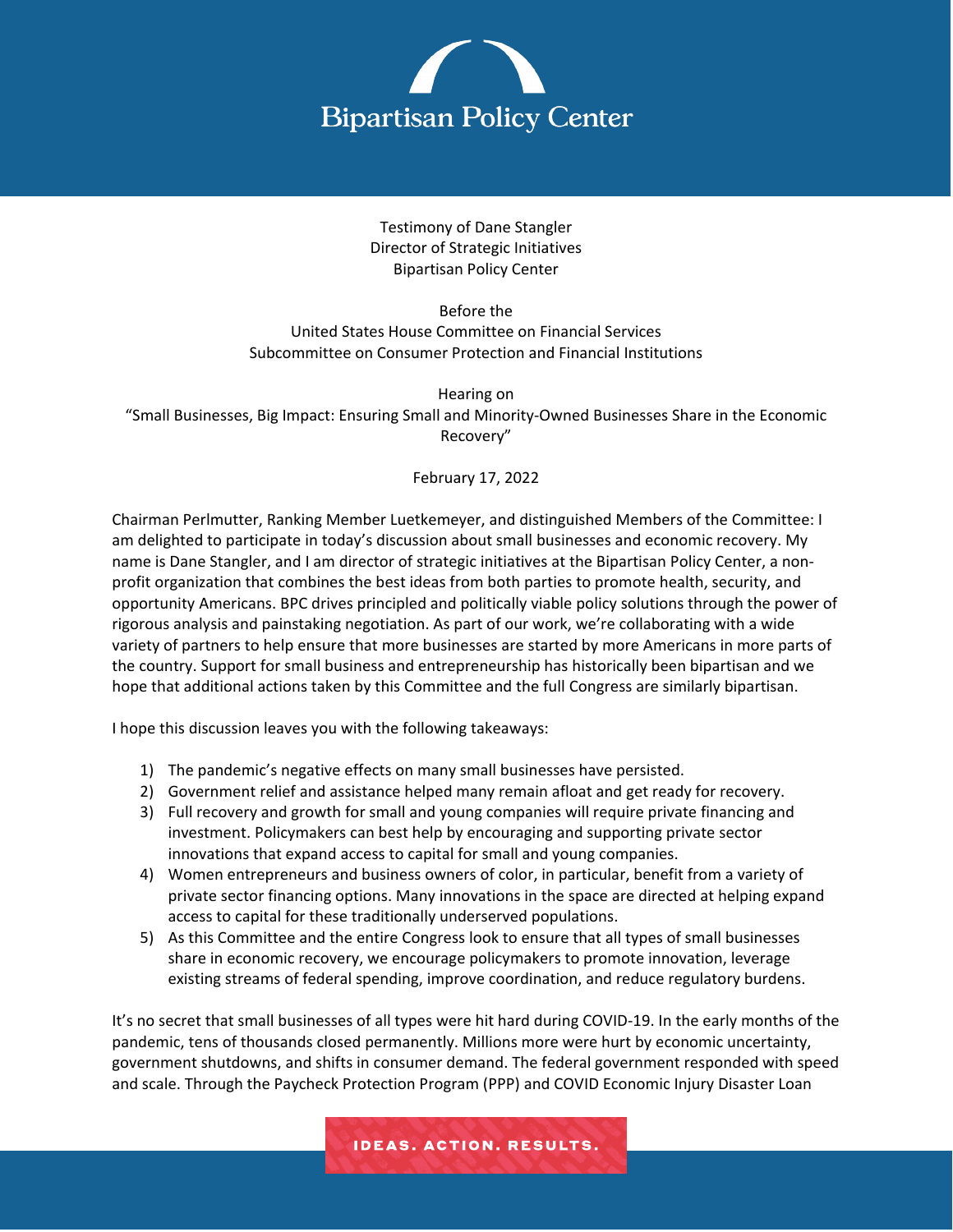(EIDL) program, around \$1 trillion in assistance was disbursed to small businesses. Additional emergency funds came from state and local governments and private sources.

The negative effects of the pandemic have persisted for many small businesses. In mid-January, amidst the Omicron surge, nearly 40 percent of small businesses still didn't expect resumption of "normal" business for at least six months. $<sup>1</sup>$  $<sup>1</sup>$  $<sup>1</sup>$ </sup>

Yet small business owners and entrepreneurs are inherently forward-looking. In the latest national survey by the Goldman Sachs *10,000 Small Businesses Voices* program, released in January, nearly threequarters of respondents said they were optimistic about the financial trajectory of their business in [2](#page-3-1)022.<sup>2</sup> In the most recent installment of the Census Bureau's Small Business Pulse Survey, in mid-January, hiring and increasing sales were identified by small businesses as their top needs. A year earlier, small businesses had said their top need was obtaining financial assistance.<sup>[3](#page-4-0)</sup>

Optimism is also evident in record levels of new business formation, which has surged since the summer of 2020. Overall, new business applications filed with the government were 53 percent higher in 2021 than in 2019. Among what the Census Bureau deems to be likely employer businesses, 2021 levels were 37 percent higher than 2019.<sup>[4](#page-4-1)</sup> There is some evidence, too, that a greater share of these new businesses are being started by women and Black Americans compared to before the pandemic.<sup>[5](#page-4-2)</sup>

Small businesses are looking to recover; new businesses are ready to grow. Policymakers can help by supporting the provision of private financing and investment for these businesses and encouraging private sector innovations that expand access to capital for small and young companies. Pandemic-era relief efforts such as PPP and COVID EIDL have lapsed. Many of the small business owners and entrepreneurs we talk to praise those programs for helping their company survive the pandemic. Now, public policy needs to continue transitioning away from emergency assistance toward support for private capital and credit markets.

#### **Small Business Capital and Credit**

It's important to keep in mind that external sources of capital and credit are not always the first option for small businesses and entrepreneurs when they seek to start, sustain, or expand their company. In any given year, less than half of small businesses seek external financing.<sup>[6](#page-4-3)</sup> Even in response to the financial challenges posed by the pandemic, small businesses and entrepreneurs were more likely to use personal funds, cut staff or hours, and seek out grants before they turned to external credit sources.<sup>[7](#page-4-4)</sup> Nevertheless, external financing is often necessary, especially for business growth.

The overall small business lending market is large. In 2019, for example, depository institutions extended over \$600 billion to small businesses—this includes loans, lines of credit, and credit cards.<sup>[8](#page-4-5)</sup> Small businesses and entrepreneurs also use home equity loans and personal credit cards for financing. They seek funds from alternative sources such as online lenders and finance companies.

Prior to the pandemic, the world of small business lending had been transformed by the rapid expansion of online lenders and other fintech companies. The share of small businesses applying for a loan, line of credit, or cash advance at an online lender rose from 24 percent in 2017 to 33 percent in 201[9](#page-4-6).<sup>9</sup> Other sources of nonbank private credit for small businesses have also grown considerably.<sup>[10](#page-4-7)</sup> Access to credit through online lenders comes at a cost, however, in the form of higher interest rates and shorter loan terms.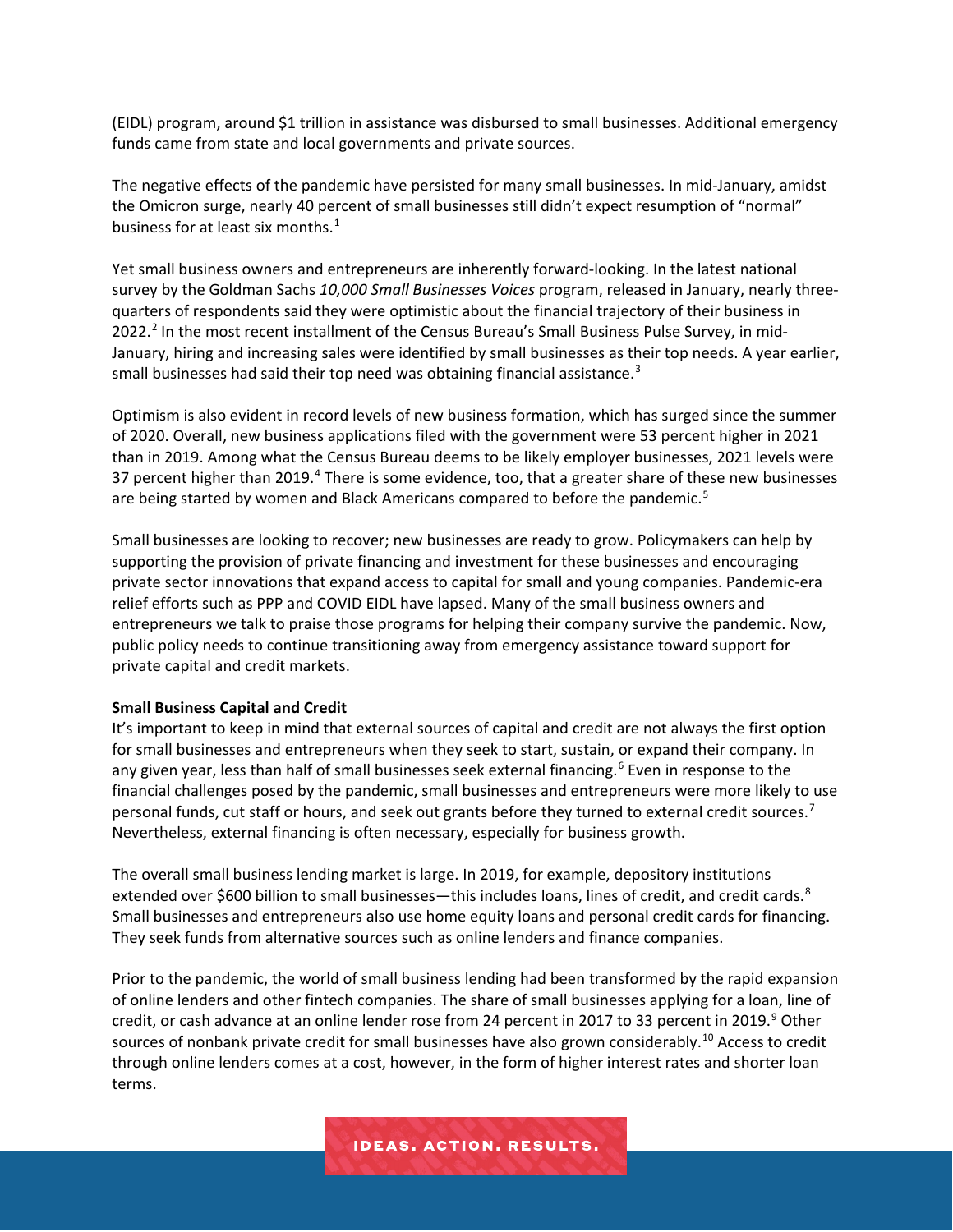Banks, both large and small, remain the primary external source of capital for small businesses and entrepreneurs when they seek it. And banks have sought to innovate to better compete with new and faster forms of credit. Many traditional banks invested heavily in technology to accelerate loan processing and others forged partnerships with fintechs, using the latter's technology to streamline loan applications and decisions.<sup>[11](#page-4-8)</sup> Banks and nonbank lenders have not only incorporated technology to a greater extent in small business lending but also tested different sources of underwriting data.<sup>[12](#page-4-9)</sup>

The expanding market for small business credit helps widen access for small business owners and entrepreneurs who have historically had difficulty obtaining funds through traditional sources. Online lenders, for example, are more likely to serve Black-owned businesses as well as small business borrowers that are medium and high credit risks.<sup>[13](#page-4-10)</sup> In PPP, online lenders were effective at reaching Black business owners as compared with other financial institutions.[14](#page-4-11) Meanwhile, financial entrepreneurs across the country have been testing and exploring new ways of deploying capital to small and young companies. This includes hybrid capital structures, different forms of revenue-based financing, and new investment models seeking to expand and diversify the pipeline of entrepreneurial finance. $15$ 

As this Committee and the entire Congress look to ensure that all types of small businesses share in economic recovery, we offer a few guidelines for policy action.

#### **Encourage Innovation**

Typically, when small businesses and entrepreneurs tap external sources of financing, they do so for the purposes of expansion, acquiring assets, or pursuing opportunities. (This changed, unsurprisingly, during the pandemic, when meeting operating expenses was the biggest reason for applying for financing.)<sup>[16](#page-4-13)</sup> Capital support for these growth-oriented activities is best supplied by the private sector.

Across the spectrum, the private sector is continually seeking new and different ways to get capital into the hands of small business owners and entrepreneurs. Innovation is occurring at all stages of capital provision, from origination and underwriting to capital structures and product design. Not all of that innovation will, or should, endure. But, the government should continue to follow the private sector's lead and encourage such innovation.

#### **Leverage Existing Streams of Federal Spending**

Through PPP, the federal government supported nearly \$800 billion in loans: 87 percent of the total loan value has been forgiven, in full or in part.<sup>[17](#page-4-14)</sup> For many small businesses, a PPP loan was the difference between closing or continuing, between retaining or firing employees. Yet now small businesses and entrepreneurs need sources of capital oriented toward growth. One way for the government to support that, rather than creating new spending, is to leverage existing federal funds. And the single biggest source of federal spending on small businesses is procurement.

In fiscal year 2020, the latest year for which data is available, there was \$560 billion in federal procurement spending that was "small business eligible." About \$145 billion of that was awarded to small business contractors. As we have highlighted in our work, the number of small businesses participating as contractors has declined dramatically in the last decade.<sup>[18](#page-4-15)</sup> Especially for women entrepreneurs and business owners of color, a key opportunity for growth is thus diminishing. In a forthcoming report, BPC will outline policy options for reversing these trends.

**IDEAS. ACTION. RESULTS.** 

#### **Improve Coordination of Existing Federal Resources**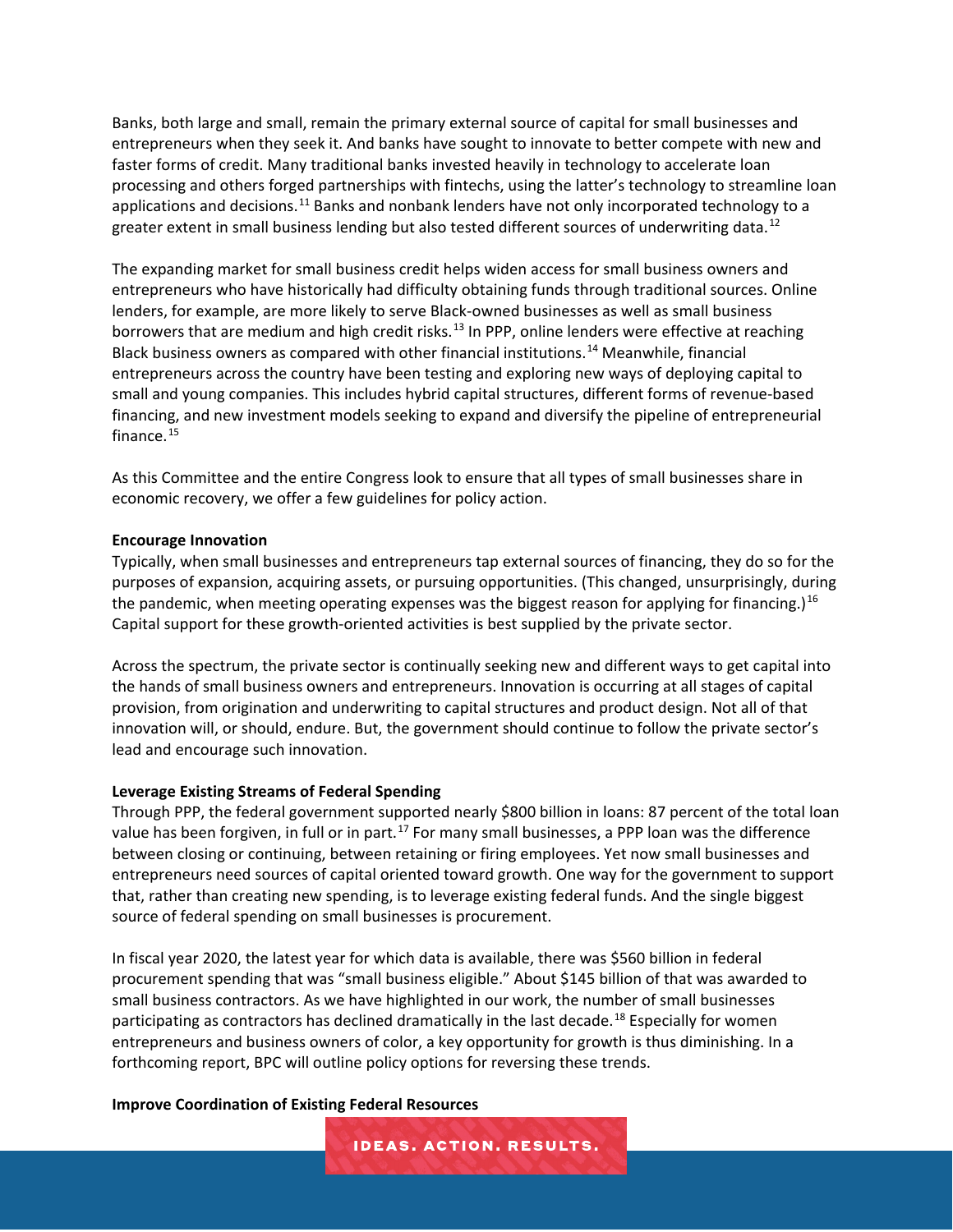The federal government has scores of programs and offices devoted to helping small businesses and entrepreneurs. These exist in nearly every federal agency. Some offer support with capital formation, others provide technical assistance. Many of them are designed to help businesses from historically disadvantaged communities.

A common theme in our conversations with small businesses and agency officials is the lack of coordination among these programs. A lending support program, for example, might be more effective in helping underserved entrepreneurs if those entrepreneurs had technical assistance that helped get them "credit ready." Policymakers should focus on maximizing the effectiveness of existing programs.

## **Reduce Regulatory Burdens**

Regulatory safeguards exist for a reason. Banks, for example, must comply with a variety of requirements intended to prevent fraud, protect borrowers, and maintain trust. Those requirements come with costs, however. For banks, the transaction costs to make a \$50,000 loan to a small business are about the same as for a \$500,000 loan. Compliance costs scale up, not down. This helps explain why online and alternative lenders have expanded their share of small business lending so rapidly. They generally don't face the same regulatory burdens as banks.

Lenders that participate in loan guarantee programs, get scored and graded by the government in ways similar to how they score small business borrowers. Making riskier loans—or loans that are at least perceived to be riskier—can damage that scoring. It may not be possible for the government to lower the costs for banks of making small dollar loans to small businesses. But policymakers should bear in mind that regulatory costs on lenders can get passed onto borrowers.

### **Help the Entrepreneurs**

The current small business landscape in the United States is characterized by a juxtaposition. On one hand, millions of small businesses have yet to fully recover and don't expect resumption of normal operations for months. They remain optimistic, but recovery has been slow. On the other, millions of Americans are pursuing opportunity through new businesses, most of which are and will remain small. They won't all survive let alone succeed: about half of new businesses don't exist after five years. Yet they represent attempts at entrepreneurial renewal.

Not all of these small businesses can fit into a single public policy framework. A business with 10 employees that is 20 years old is different from a business with 10 employees that is two years old. Their capital needs differ as do their operational challenges. Ensuring that small and minority-owned businesses share in the economic recovery will require policymakers to recognize these differences and tailor policy accordingly.

Chairman Perlmutter, Ranking Member Luetkemeyer, I want to thank you for convening this important hearing. America's small businesses and entrepreneurs are the backbone of our economy and with your continued leadership and bipartisan collaboration, our nation's small businesses can continue to thrive as we emerge from the pandemic. I look forward to your questions.

<span id="page-3-0"></span> $1$  U.S. Census Bureau, Small Business Pulse Survey, accessed February 11, 2022, available at: [https://portal.census.gov/pulse/data/.](https://portal.census.gov/pulse/data/)

<span id="page-3-1"></span><sup>2</sup> Goldman Sachs *10,000 Small Businesses Voices,* "Survey: Small Businesses on the Brink," January 24, 2022, available at[: https://www.goldmansachs.com/citizenship/10000-small-businesses/US/infographics/small-](https://www.goldmansachs.com/citizenship/10000-small-businesses/US/infographics/small-businesses-on-the-brink/index.html)